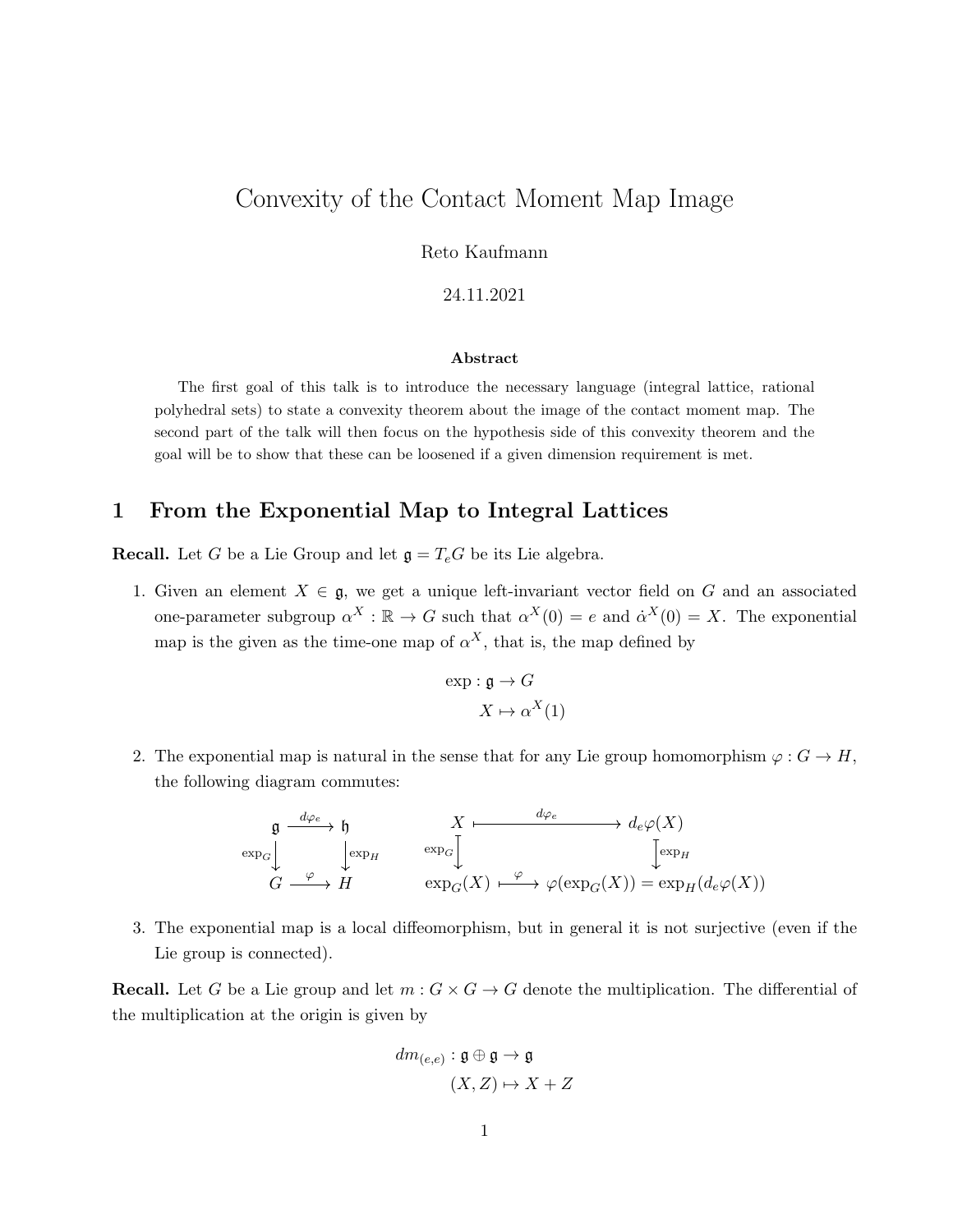**Proposition 1.** Let G be a connected Lie group. The exponential map  $\exp : \mathfrak{g} \to G$  is a homomorphism if and only if G is abelian.

*Proof.*  $\implies$ : G is a connected topological group and therefore generated by any neighbourhood of the identity. Since  $\exp : \mathfrak{g} \to G$  is a bijection on a neighbourhood of the identity, it follows that any  $g \in G$ can be written as a product of elements in the image of exp i.e.

$$
g = \prod_i \exp(X_i) \qquad \text{for some } X_i \in \mathfrak{g}
$$

Doing the same for  $h \in G$  we can write  $h = \prod_j \exp(Z_j)$  for some  $Z_j \in \mathfrak{g}$ . Finally, using that  $\exp$  is supposed to be a homomorphism we get

$$
gh = \prod_{i} \exp(X_i) \prod_{j} \exp(Z_j)
$$
  
= 
$$
\exp\left(\sum_{i} X_i + \sum_{j} Z_j\right)
$$
  
= 
$$
\exp\left(\sum_{j} Z_j + \sum_{i} X_i\right)
$$
  
= 
$$
\prod_{j} \exp(Z_j) \prod_{i} \exp(X_i)
$$
  
= 
$$
hg
$$

 $\leftarrow$ : If G is abelian, then the multiplication  $m : G \times G \rightarrow G$  is a homomorphism since

$$
m((g_1, h_1) \cdot (g_2, h_2)) = m(g_1g_2, h_1h_2)
$$
  
=  $g_1g_2h_1h_2$   
=  $g_1h_1g_2h_2$   
=  $m(g_1, h_1) \cdot m(g_2, h_2)$ ,

where for readibility we used both  $m$  and  $\cdot$  to denote multiplication. The statement now follows from the naturality of the exponential map since the following diagram commutes:

$$
\mathfrak{g} \oplus \mathfrak{g} \xrightarrow{dm_{(e,e)}} \mathfrak{g} \xrightarrow{\text{exp}_G \times \text{exp}_G} \mathfrak{g} \xrightarrow{\text{exp}_G \times \text{exp}_G} \mathfrak{g} \xrightarrow{\text{exp}_G \times \text{exp}_G} \mathfrak{g} \xrightarrow{\text{exp}_G \times \text{exp}_G} \mathfrak{g} \xrightarrow{\text{exp}_G \times \text{exp}_G} \mathfrak{g} \xrightarrow{\text{exp}_G \times \text{exp}_G} \mathfrak{g} \xrightarrow{\text{exp}_G \times \text{exp}_G} (X) \xrightarrow{\text{exp}_G \times \text{exp}_G} (X) \xrightarrow{\text{exp}_G \times \text{exp}_G} (X) \xrightarrow{\text{exp}_G \times \text{exp}_G} (X) \xrightarrow{\text{exp}_G \times \text{exp}_G} (X) \xrightarrow{\text{exp}_G \times \text{exp}_G} (X) \xrightarrow{\text{exp}_G \times \text{exp}_G} (X) \xrightarrow{\text{exp}_G \times \text{exp}_G} (X) \xrightarrow{\text{exp}_G \times \text{exp}_G} (X) \xrightarrow{\text{exp}_G \times \text{exp}_G} (X) \xrightarrow{\text{exp}_G \times \text{exp}_G} (X) \xrightarrow{\text{exp}_G \times \text{exp}_G} (X) \xrightarrow{\text{exp}_G \times \text{exp}_G} (X) \xrightarrow{\text{exp}_G \times \text{exp}_G} (X) \xrightarrow{\text{exp}_G \times \text{exp}_G} (X) \xrightarrow{\text{exp}_G \times \text{exp}_G} (X) \xrightarrow{\text{exp}_G \times \text{exp}_G} (X) \xrightarrow{\text{exp}_G \times \text{exp}_G} (X) \xrightarrow{\text{exp}_G \times \text{exp}_G} (X) \xrightarrow{\text{exp}_G \times \text{exp}_G} (X) \xrightarrow{\text{exp}_G \times \text{exp}_G} (X) \xrightarrow{\text{exp}_G \times \text{exp}_G} (X) \xrightarrow{\text{exp}_G \times \text{exp}_G} (X) \xrightarrow{\text{exp}_G \times \text{exp}_G} (X) \xrightarrow{\text{exp}_G \times \text{exp}_G} (X) \xrightarrow{\text{exp}_G \times \text{exp}_G} (X) \xrightarrow{\text{exp}_G \times \text{exp}_G} (X) \xrightarrow{\text{exp}_G
$$

■

Corollary 2. For connected Abelian Lie Groups the exponential map is surjective.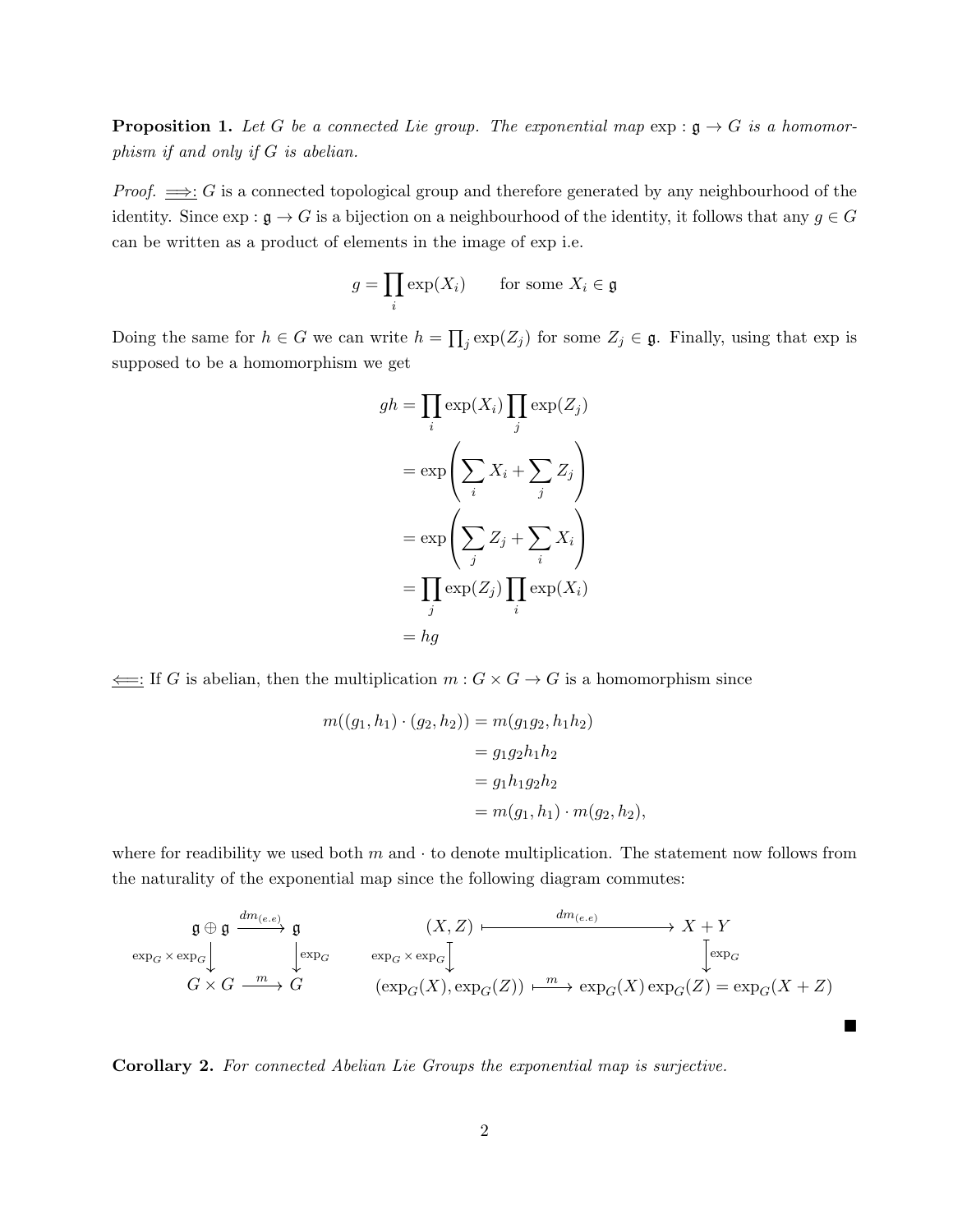Proof. This is the same argument as in the first part of the previous proof together with the obvious fact that  $\mathfrak g$  is closed under addition.

Proposition 3. For connected Abelian Lie groups we have

$$
G\cong \overline{\mathfrak{g}}_{\mathfrak{g}_{\mathbb{Z}}}
$$

with  $\mathfrak{g}_{\mathbb{Z}} = \ker(\exp)$  a discrete subgroup of  $\mathfrak{g}$ .

Proof. The kernel of the exponential map is discrete because it is a local diffeomorphism. The rest is then just the first Isomorphism theorem together with the two previous results.

For the talk of today (and other talks yet to come), the discrete subgroup  $\mathfrak{g}_\mathbb{Z}$  is very important. We will therefore give it a name and try to understand it a bit better.

**Definition.** The discrete subgroup  $g_Z = \text{ker}(\exp)$  of g is called the **integral lattice**.

**Proposition 4.** A discrete subgroup  $\Gamma$  ( $\mathfrak{g}_\mathbb{Z}$  in our case) of a finite dimensional vector space V ( $\mathfrak{g}$  in our case) is generated over  $\mathbb Z$  by linearly independent vectors  $v_1, ..., v_k$  i.e.

$$
\Gamma = \mathbb{Z}v_1 \oplus \cdots \oplus \mathbb{Z}v_k.
$$

*Proof.* We proceed by induction over  $n = \dim(V)$  and assume that  $\Gamma \neq 0$  since otherwise the statement is trivially true.

- n=1: We may assume that  $V \cong \mathbb{R}$  by choosing a basis. Then Γ is generated by its smallest positive Element  $v_1$ .
- Ind.: Choose a euclidean metric on V and an element  $v_1 \in \Gamma$  of minimal norm. We get an orthonormal splitting

$$
V = \mathbb{R}v_1 \oplus W \quad \text{with} \quad W = (\mathbb{R}v_1)^{\perp}
$$

and consider the associated projection

$$
\pi: \Gamma \leq \mathbb{R}v_1 \oplus W \to W.
$$

Note that this is a homomorphism: write  $\Gamma \ni g_i = c_i v_1 + w_i$  for  $c_i \in \mathbb{R}$ ,  $w_i \in W$  and note that

$$
\pi(g_1 + g_2) = \pi((c_1 + c_2)v_1 + w_1 + w_2)
$$
  
=  $w_1 + w_2$   
=  $\pi(g_1) + \pi(g_2)$ 

and that hence  $\pi(\Gamma)$  is a subgroup of W i.e.  $\pi(W) \leq W$ .

**Claim:**  $\pi(\Gamma)$  does not contain a nonzero element of norm smaller than  $||v_1||/2$ .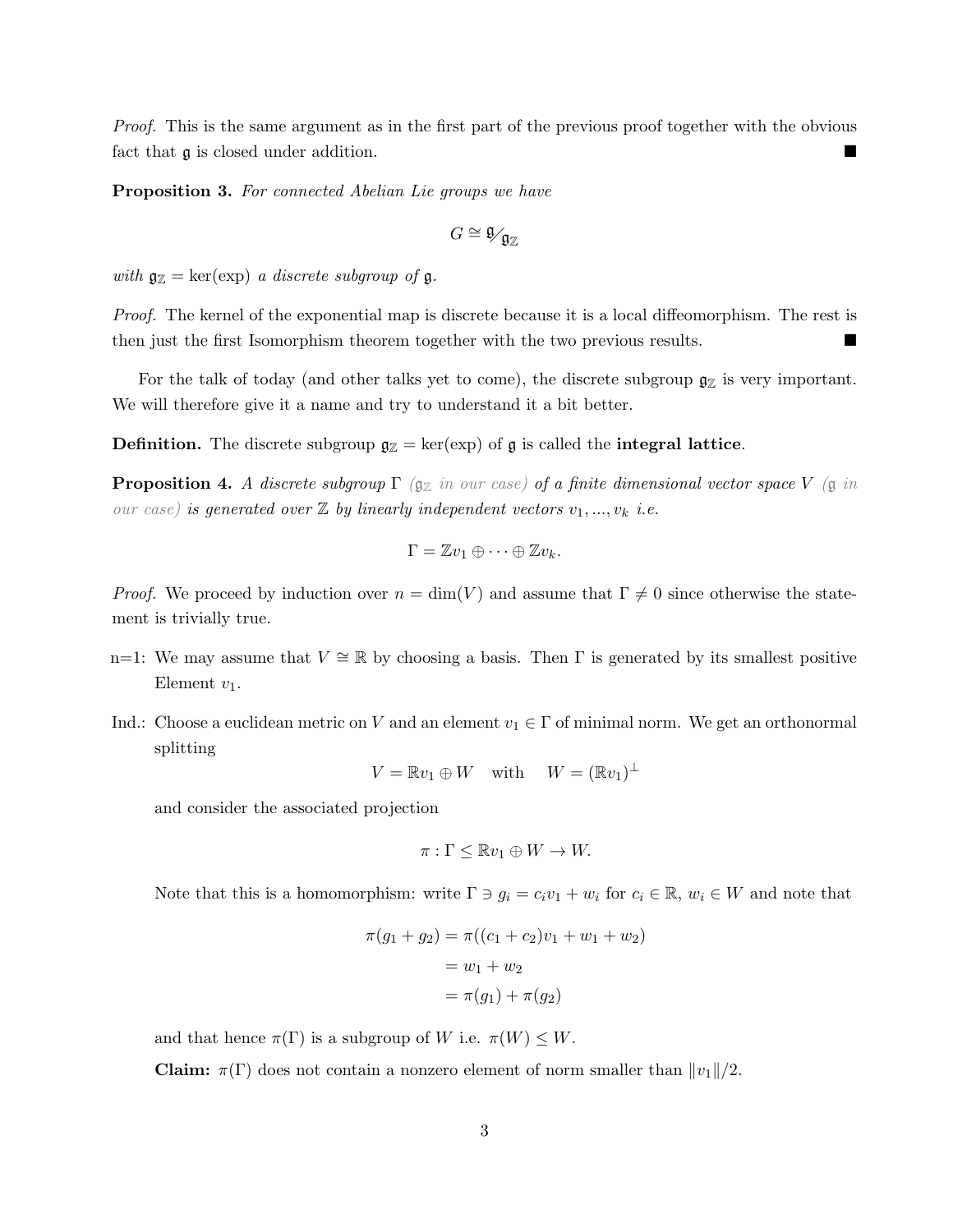

<span id="page-3-0"></span>Figure 1: Sketch for the proof of the Claim.

**Proof of Claim:** (See figure [1\)](#page-3-0) For a given  $0 < ||\pi(v)|| < ||v_1||/2$ , there is a  $n \in \mathbb{Z}$  such that the projection of  $v + nv_1$  onto  $\mathbb{R}v_1$  has norm at most  $||v_1||/2$ . But this means that  $v + nv_1$  has norm at most  $||v_1||/$ √ 2 which contradicts the minimality of  $v_1$  and hence proves the claim.

**Consequence:** It follows that  $\pi(\Gamma)$  is discrete and by the induction hypothesis generated in W by linearly independent vectors  $w_2, ..., w_k$  with  $k \leq n$  i.e.  $\pi(\Gamma) = \langle w_2, ..., w_k \rangle_{\mathbb{Z}}$ .

The kernel of  $\pi$  is generated (over  $\mathbb{Z}$ ) by  $v_1$  so we get a short exact sequence

$$
0 \to \langle v_1 \rangle_{\mathbb{Z}} \hookrightarrow \Gamma \stackrel{\pi}{\longrightarrow} \langle w_2, ..., w_k \rangle_{\mathbb{Z}} \to 0.
$$

This short exact sequence is split: We can construct a section s for  $\pi$  by choosing  $n_2, ..., n_k \in \mathbb{Z}$ , setting

$$
s : \pi(\Gamma) \to \Gamma
$$

$$
w_i \mapsto n_i v_1 + w_i
$$

and extending linearly. Taking  $v_i = n_i v_i + w_i$  we get that

$$
\Gamma = \langle v_1 \rangle_{\mathbb{Z}} \oplus \langle v_2, ..., v_k \rangle_{\mathbb{Z}} = \langle v_1, ..., v_k \rangle_{\mathbb{Z}}
$$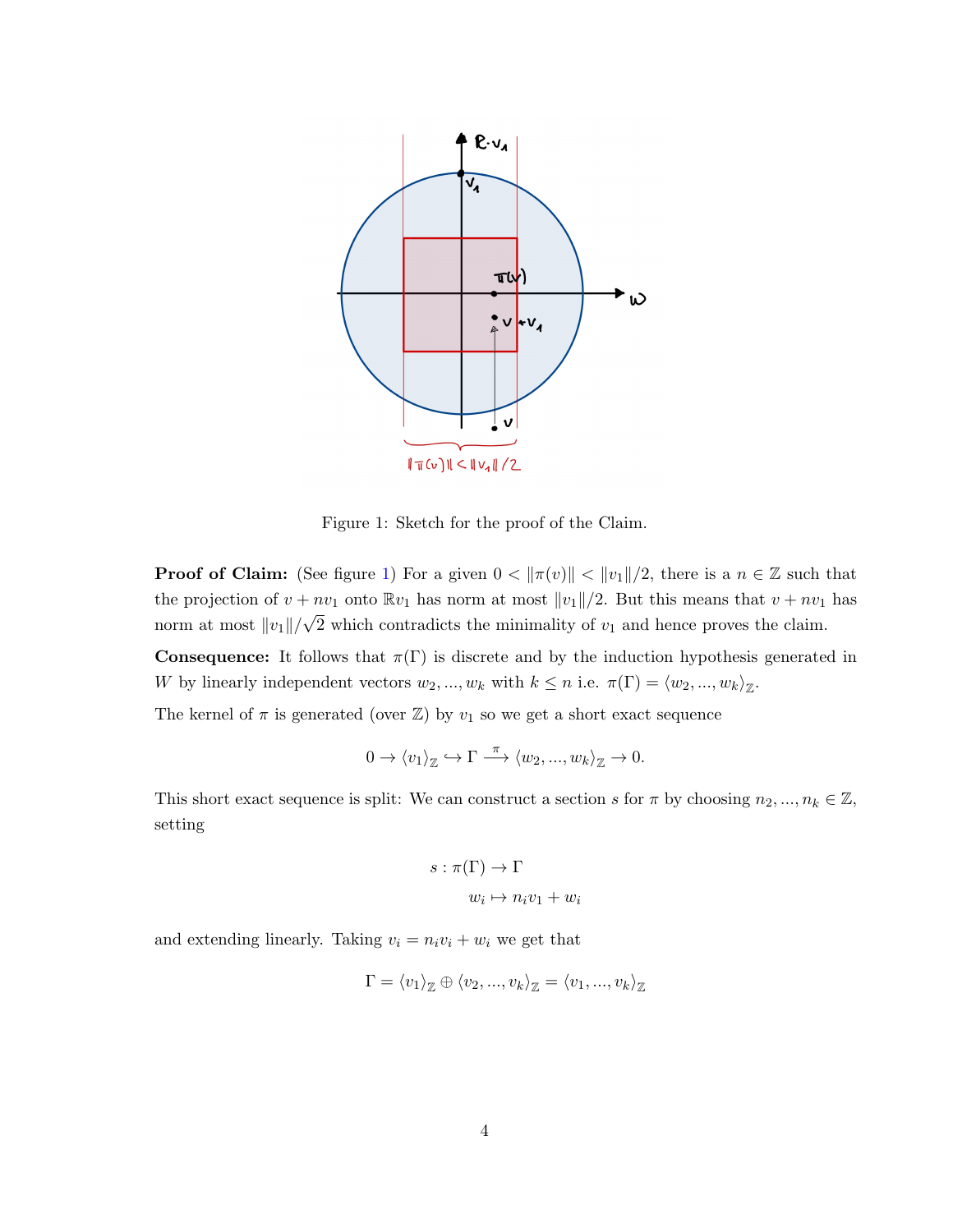The  $v_i$  are linearly independent since  $\pi(v_2), ..., \pi(v_k)$  are linearly independent and  $\pi(v_1) = 0$ :

$$
0 = \sum_{i=1}^{k} \lambda_i v_i
$$
  
\n
$$
\implies 0 = \sum_{i=1}^{k} \lambda_i \pi(v_i) = \sum_{i=2}^{k} \lambda_i w_i
$$
  
\n
$$
\implies \lambda_i = 0 \text{ for } i = 2, ..., k
$$
  
\n
$$
\implies \lambda_1 = 0.
$$

■

**Corollary 5.** • Any connected Abelian Lie group  $G$  is isomorphic product of the standard torus  $G^k$  and the standard vector space  $\mathbb{R}^s$ :  $G \cong G^k \times \mathbb{R}^s$ .

- Any simply connected Abelian Lie group G is isomorphic to  $\mathbb{R}^s$ :  $G \cong \mathbb{R}^s$ .
- Any compact connected Abelian Lie group G is isomorphic to the standard torus  $G^k$ :  $G \cong G^k$ .

Proof. By the above we already have

- 1.  $\exp : \mathfrak{g} \to G$  is a surjective homomorphism,
- 2. ker( $\exp$ ) is a discrete subgroup of  $\mathfrak g$  and hence
- 3.  $\mathfrak{g}_{\mathbb{Z}}$  is generated by linearly independent vectors  $v_1, ..., v_k \in \mathfrak{g}$ .

We can then find  $v_{k+1},...,v_n \in \mathfrak{g}$  (where  $n = \dim(G)$ ) so that  $v_1,...,v_n$  form a basis of  $\mathfrak{g}$ . This determines an isomorphism  $\mathfrak{g} \cong \mathbb{R}^n$  such that

$$
\mathfrak{g}_{\mathbb{Z}}\cong \mathbb{Z}^k\times 0\trianglelefteq \mathbb{R}^k\times \mathbb{R}^{n-k}=\mathbb{R}^n.
$$

This immediately gives

$$
G\cong \mathfrak{g}_{\mathfrak{g}_{\mathbb{Z}}}\cong \mathbb{R}^n_{/\mathbb{Z}^k\times 0}=\mathbb{R}^k_{/\mathbb{Z}^k}\times \mathbb{R}^{n-k}=G^k\times \mathbb{R}^{n-k}.
$$

The other two statements follow immediately.

#### 2 Convex Rational Polyhedral Cones

Convention. For the rest of these notes, G is assumed to be a compact connected Abelian Lie group, that is, G is isomorphic to  $\mathbb{T}^k$  for some  $k \in \mathbb{N}$ . We will write g for its Lie algebra and  $\mathfrak{g}_{\mathbb{Z}}$  for the integral lattice.

**Definition.** A **polyhedral set** in  $\mathfrak{g}^*$  is the intersection of finitely many closed half spaces.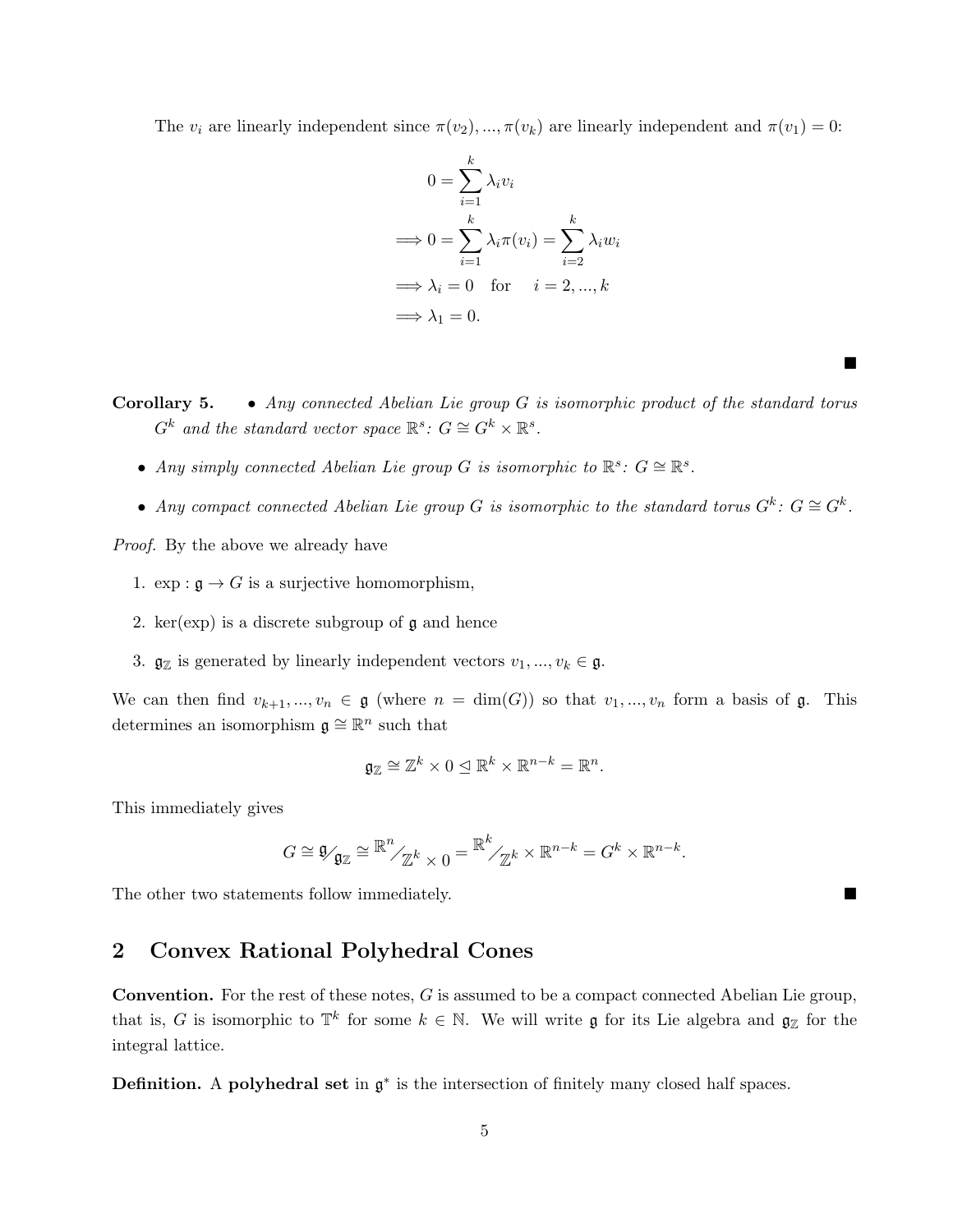

Figure 2: Polyhedral cone with 6 faces in three dimensions. [\[BMT14\]](#page-11-0)

**Remark.** The boundary  $\partial \mathbb{H}$  of a half-space  $\mathbb{H}$  in  $\mathfrak{g}^*$  is a hyperplane and its annihilator  $(\partial \mathbb{H})^{\circ}$  is thus a one-dimensional subspace of g. Hence  $(\partial \mathbb{H})^{\circ} \setminus \{0\}$  has two connected components and we choose one of them and denote it by  $(\partial \mathbb{H})^{\circ}_{+}$ . We can use any element  $v \in (\partial \mathbb{H})^{\circ}_{+}$  to describe the half-space by

$$
\mathbb{H} = \{ \varphi \in \mathfrak{g}^* \mid \langle \varphi, v \rangle \geq 0 \}.
$$

Reversely, for every non-zero vector  $v \in \mathfrak{g}$  we get a half-space  $\mathbb{H}$  such that  $\langle v \rangle_{\mathbb{R}_{>0}} = (\partial \mathbb{H})^{\circ}_{+}$  by imposing the above condition.

Notation. We will often characterise half-spaces using elements of their annihilators and denote them by  $\mathbb{H}_v$ .

**Remark.** A polyhedral set  $\Delta$  is thus described by

$$
\Delta = \bigcap_{i=1}^{k} \mathbb{H}_{v_i} = \{ \varphi \in \mathfrak{g}^* \mid \langle \varphi, v_i \rangle \ge 0, \ i = 1, ..., k \}
$$

with  $k \in \mathbb{N}$  is finite.

- **Definition.** A vector  $v \in \mathfrak{g}$  is called **rational** if the one-dimensional subspace  $\langle v \rangle_{\mathbb{R}}$  it spans has non-trivial intersection with  $\mathfrak{g}_\mathbb{Z}$ , that is, if there exists  $t \in \mathbb{R}$  such that  $tv \in \mathfrak{g}_\mathbb{Z}\backslash\{0\}$ .
	- An element  $v \in \mathfrak{g}_{\mathbb{Z}}$  of the integral lattice is called **primitive** if there do not exist  $k \in \mathbb{Z}$  with  $|k| > 1$  and  $u \in \mathfrak{g}_{\mathbb{Z}}$  such that  $v = ku$ .

**Remark.** A vector  $v \in \mathfrak{g}$  is rational if and only if the one-parameter subgroup  $t \mapsto \exp(tv), t \in \mathbb{R}$  it generates is isomorphic to  $S^1$ .

Indeed, if v is not rational, then  $tv \notin \mathfrak{g}_{\mathbb{Z}} = \text{ker}(\exp)$  for all  $t \in \mathbb{R} \setminus \{0\}$ . Hence the homomorphism  $t \mapsto \exp(tv)$  has trivial kernel and its image is isomorphic to R. Reversely, if v is rational, then (by rescaling) we may assume that  $v \in \mathfrak{g}$  is primitive. The kernel of the homomorphism  $t \mapsto \exp(tv)$  is then given by Z and hence the image is isomorphic to  $\mathbb{R}/\mathbb{Z} \cong S^1$ .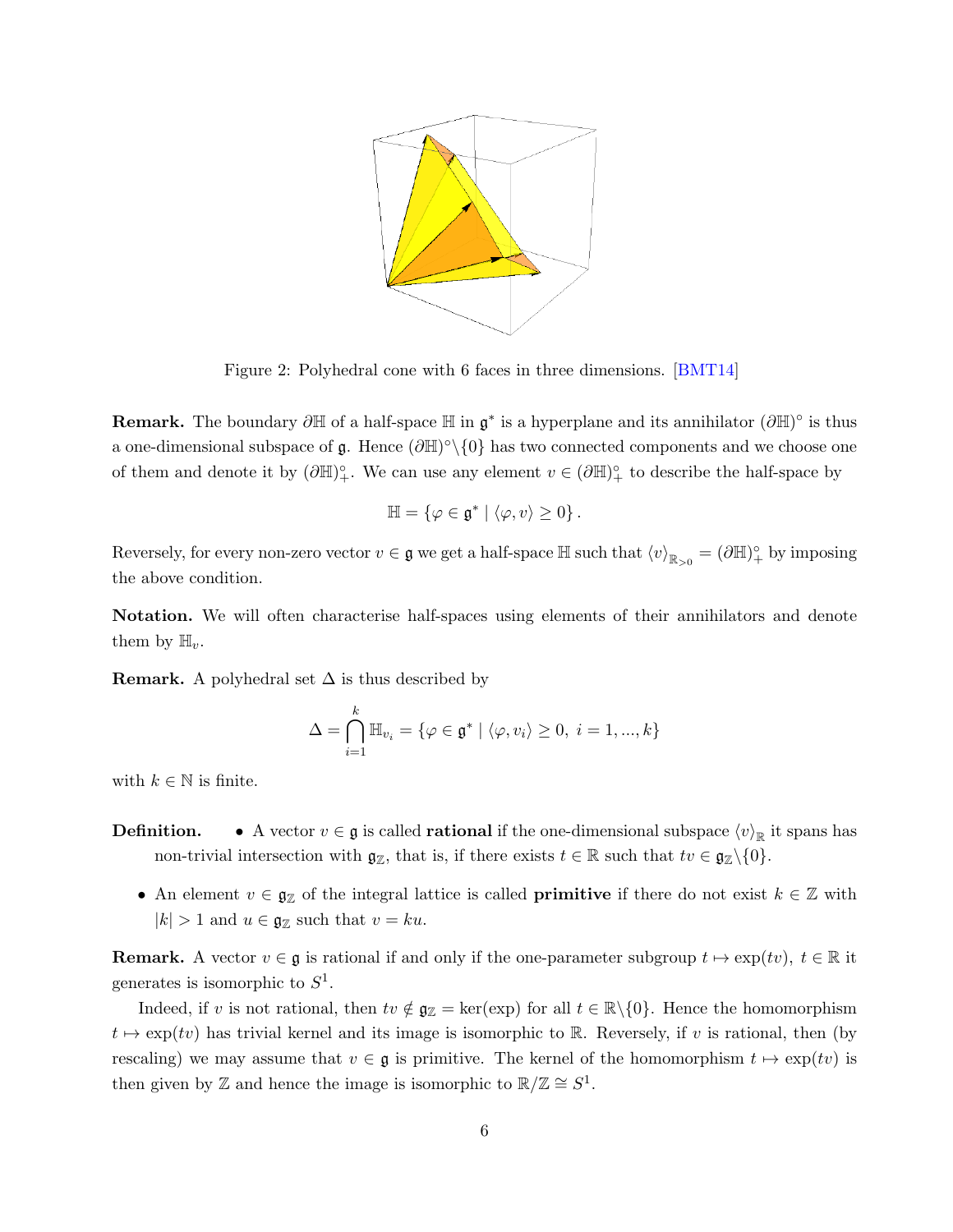Definition. A polyhedral set is rational when the annihilators of all the half-spaces are spanned by rational vectors (which again by rescaling might be assumed to be primitive) i.e.

$$
\Delta = \bigcap_i \mathbb{H}_{v_i}
$$

for some finite collection of primitive vectors  $v_i \in \mathfrak{g}_{\mathbb{Z}}$ .

## 3 Convexity Theorems

- **Recall.** 1. Let  $(Y_1, \xi_1 = \ker(\alpha_1)$  and  $(Y_2, \xi_2 = \ker(\alpha_2))$  be two co-oriented contact manifolds. A diffeomorphism  $\varphi: Y_1 \to Y_2$  is a **contactomorphism** if the differential  $d\varphi$  maps  $\xi_1$  to  $\xi_2$ preserving the co-orientations. That is,  $\varphi^* \alpha_2 = f \alpha_1$  for some positive function f.
	- 2. An action  $\psi: G \to \text{Diff}(Y)$  of a Lie group G on a manifold Y preserves a contact structure  $\xi$  if for every  $g \in G$  the corresponding diffeomorphism  $\psi_q : Y \to Y$  is a contactomorphism. We call such an action of G on  $(Y, \xi)$  a **contact action**.

**Lemma 6.** Suppose a compact Lie group H acts on  $(Y, \xi)$  preserving a co-oriented contact structure  $\xi = \ker(\alpha)$  for some 1-form  $\alpha$ . Then there esixts a H-invariant 1-form  $\tilde{\alpha}$  with  $\ker(\tilde{\alpha}) = \xi$ .

*Proof.* For every  $h \in H$ , the corresponding diffeomorphism  $\psi_h : Y \to Y$  is a contactomorphism, hence  $(\psi_h)^*\alpha = f_h\alpha$  for some positive function  $f_h$  depending smoothly on h. Define then a new contact form  $\tilde{\alpha}$  by averaging over H for all  $p \in Y$  using a bi-invariant measure dh:

$$
\tilde{\alpha}_p = \int_H ((\psi_h)^* \alpha)_p \mathrm{d}h \n= \int_H (f_h(p) \alpha_p) \mathrm{d}h \n= \left( \int_H f_h(p) \mathrm{d}h \right) \alpha_p.
$$

Since  $f_h > 0$  for all  $h \in H$ , the integral  $\int_H f_h(p) dh$  is positive and  $\tilde{\alpha}$  is indeed nowhere zero.

- **Convention.** 1. For the remainder of these notes, we will write  $(Y, \xi)$  for a compact and connected co-oriented contact manifold. We will denote the chosen component of  $\xi^{\circ}\setminus 0$  by  $\xi^{\circ}_+$ .
	- 2. We will write  $\psi : G \to \text{Diff}(Y)$  for a contact action of G on the contact manifold  $(Y, \xi)$ .
- **Recall.** 1.  $\mu: \xi_{+}^{\circ} \to \mathfrak{g}^*$  is the moment map defined by the contact distribution. Its image  $\mu(\xi_{+}^{\circ})$ depends only on the action and the contact distribution.
	- 2.  $\mu_\alpha: Y \to \mathfrak{g}^*$  is the moment map defined by the contact form  $\alpha$  (such that  $\alpha(Y) \subset \xi_+^\circ$  and then set  $\mu_{\alpha} = \mu \circ \alpha$ ). Its image  $\mu_{\alpha}(Y)$  depends on the action and the chosen contact form. The two images are related by

$$
\mu(\xi_+^\circ) = \mathbb{R}_+ \mu_\alpha(Y)
$$

where the  $\mathbb{R}_+$  stems from the possible rescaling of  $\alpha$  by a positive function.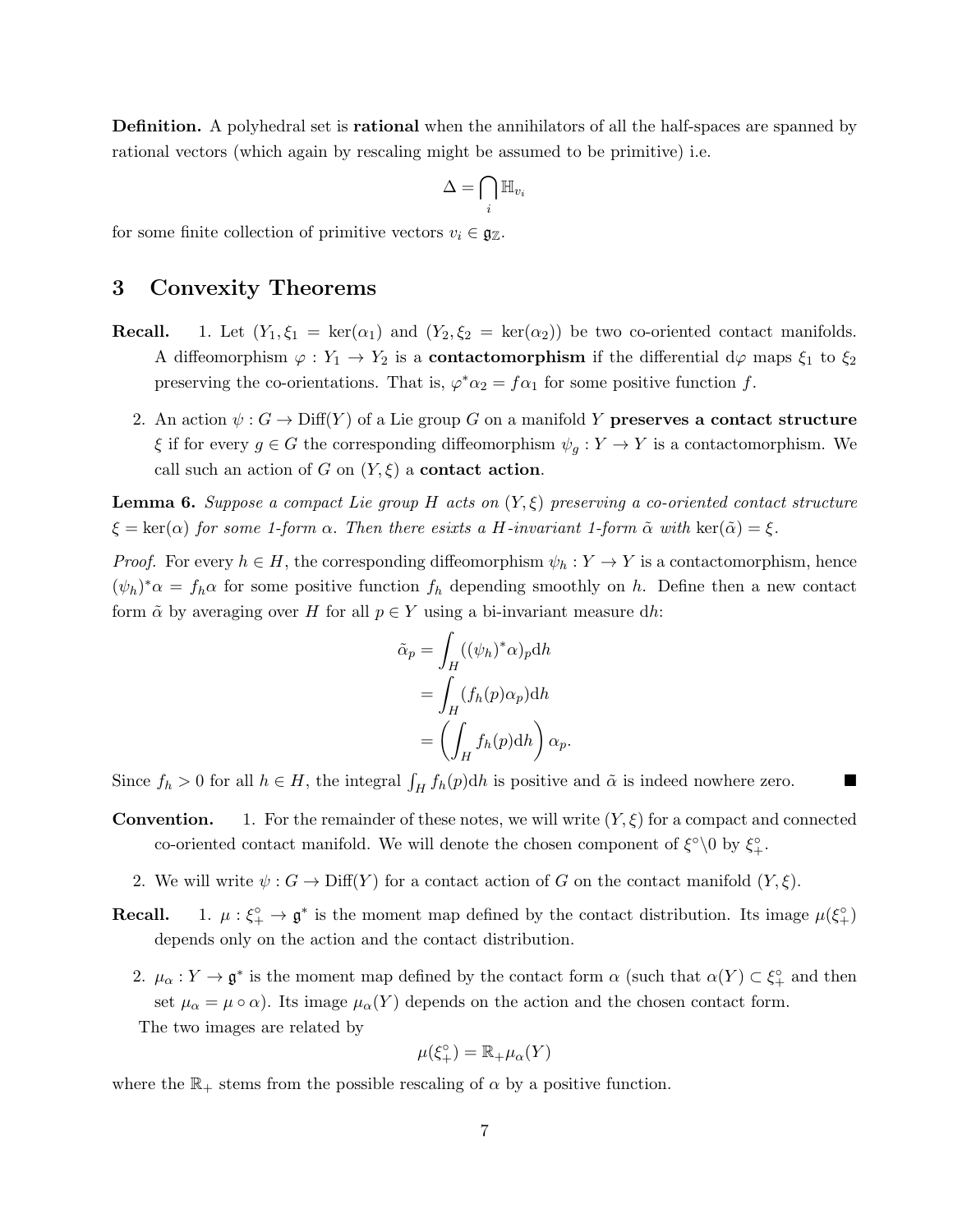**Definition.** The **moment cone**  $C(\mu)$  of  $\mu : \xi_{+}^{\circ} \to \mathfrak{g}^*$  is the set

$$
C(\mu):=\mu(\xi^\circ_+)\cup\{0\}
$$

**Remark.** If there is an invariant contact form  $\alpha$  such that  $\mu_{\alpha}$  is well-defined, then we have that

$$
C(\mu) = \{ t\varphi \mid \varphi \in \mu_\alpha(Y), \ t \in [0, \infty) \}.
$$

Unlike the image of  $\mu_{\alpha}$ , the moment cone  $C(\mu)$  is invariant under the action of G on the contact manifold  $(Y, \xi)$ .

**Recall.** Let M be a smooth manifold. A Lie group action  $\psi$ :  $G \to \text{Diff}(M)$  is called **effective** if the only element fixing all of  $M$  is the neutral element i.e.

$$
\psi_g = id_M \qquad \Longrightarrow \qquad g = e.
$$

**Theorem 7** (Lerman's Convexity Theorem). Let  $(Y, \xi)$  be a contact manifold of dimension at least 3 with an effective contact action of a torus G. If 0 is not in the image of  $\mu_{\alpha}$  i.e.  $0 \notin \mu_{\alpha}(M)$ , then the fibres  $\mu^{-1}(\varphi)$  are connected and the moment cone  $C(\mu)$  is a convex rational polyhedral cone.

This theorem is a generalisation of another convexity theorem of Banyaga and Molino. This theorem holds for contact toric manifolds:

**Definition.** A contact toric G-manifold is a contact manifold  $(Y, \xi)$  with an effective contact action of a torus G such that  $2 \dim(G) = \dim(Y) + 1$ .

**Theorem 8** (Banyaga and Molino's Convexity Theorem). Let  $(Y, \xi)$  be a contact toric G-manifold. Then the moment cone  $C(\mu)$  is a convex rational polyhedral cone.

That this theorem follows directly from the above, that is, for contact toric G-manifolds we have  $0 \notin \mu_\alpha(Y)$ , follows from the following lemma:

**Lemma 9.** Let  $(Y, \xi)$  be a contact toric G-manifold.

- 1. No G-orbit  $G \cdot p$  is tangent to the contact structure  $\xi$ , that is,  $T_p(G \cdot p) \not\subset \xi_p$  for all  $p \in Y$ .
- 2. All isotropy groups  $G_p$  are connected.

*Proof.* Take  $p \in Y$  and let  $G_p$  be its stabiliser i.e. its isotropy group.  $G_p$  acts on the tangent space  $T_pY$  since for  $g \in G_p$  we have

$$
d(\psi_g)_p: T_p Y \to T_{\psi_g(p)} Y = T_p Y
$$

Since the contact form  $\alpha$  is G-invariant  $((\psi_g)^*\alpha = \alpha)$ , its kernel at p corresponding to the hyperplane  $\xi_p$  is a  $G_p$ -invariant subspace of  $T_pY$ . Indeed, for  $X \in \xi_p = \ker(\alpha_p)$  and  $g \in G_p$  we have

$$
\alpha_p(\mathrm{d}(\psi_g)_p X) = ((\psi_g)^* \alpha)_p(X) = \alpha_p(X) = 0
$$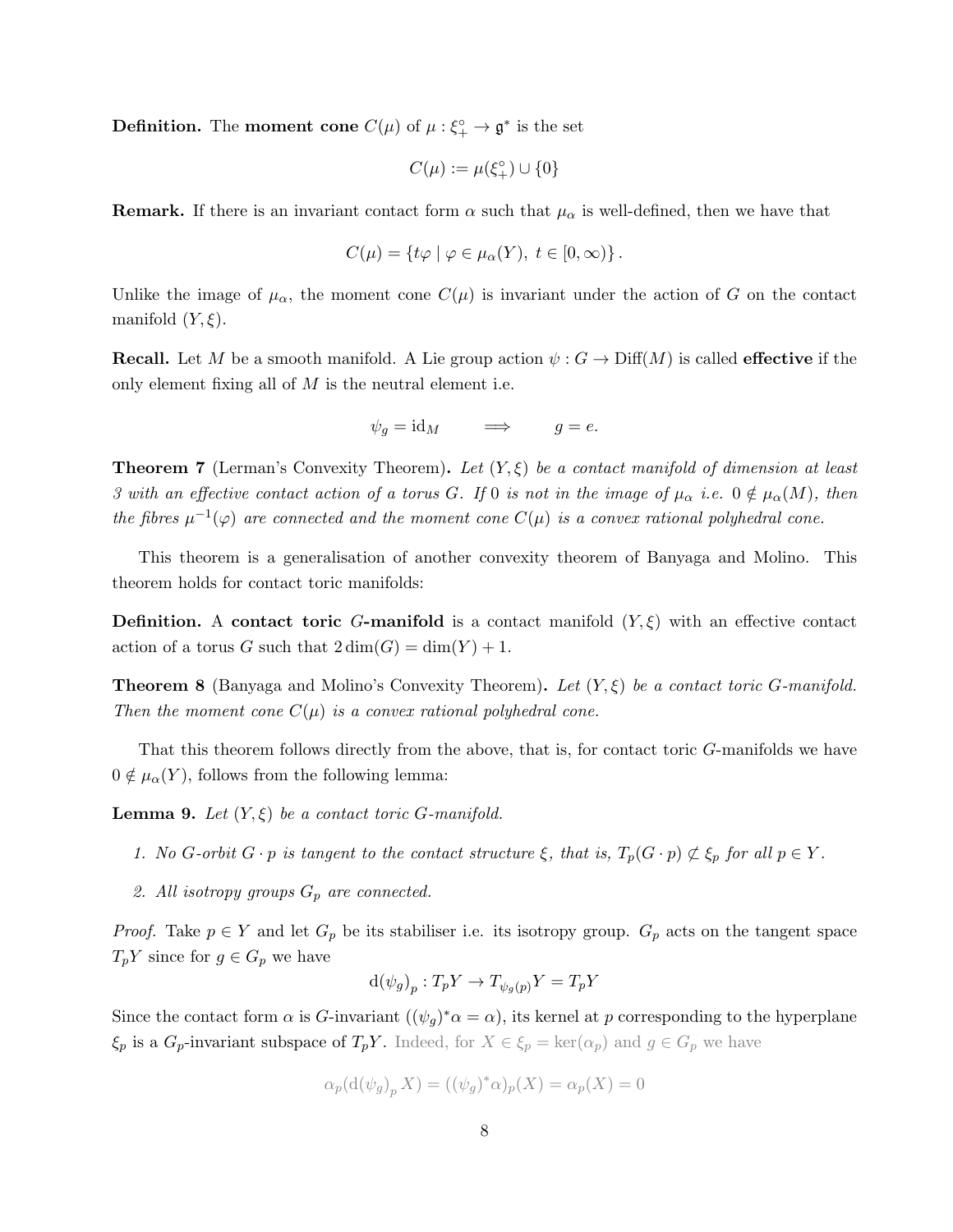showing that  $d(\psi_g) \xi_p \subset \xi_p$ . Actually, recalling that  $(\xi_p, \omega_p = d\alpha_p \big|_{\xi_p})$  is a symplectic vector space, the Lie group homomorphism

$$
\rho: G_p \to Sp(\xi_p, \omega_p)
$$

$$
g \mapsto d(\psi_g)_p
$$

is a symplectic representation. Suppose  $u, v \in \xi_p$  and write

$$
\omega_p(\mathrm{d}(\psi_g)_p u, \mathrm{d}(\psi_g)_p v) = ((\psi_g)^* \omega)_p(u, v)
$$
  

$$
= ((\psi_g)^* \mathrm{d} \alpha)_p(u, v)
$$
  

$$
= \mathrm{d}((\psi_g)^* \alpha)_p (u, v)
$$
  

$$
= \mathrm{d} \alpha_p(u, v)
$$
  

$$
= \omega_p(u, v)
$$

showing that indeed  $d(\psi_g)_p \in Sp(\xi_p, \omega_p)$ 

Fact: It is a (far from trivial) fact that since the G-action is effective, this representation is faithful i.e. ker $(\rho) = \{e\}.$ 

Proof: See e.g. [\[ADSL03\]](#page-11-1), Lemma III.4.

Set then

$$
V = T_p(G \cdot p) \cap \xi_p
$$

and note that  $G_p$  acts trivially on V since it acts trivially on  $T_p(G \cdot p)$ . Take  $X \in T_p(G \cdot p)$  and note that we can write

$$
X = \frac{\mathrm{d}}{\mathrm{d}t} \bigg|_{t=0} \psi_{g(t)}(p)
$$

for some smooth curve  $g : \mathbb{R} \to G$  such that  $g(0) \in G_p$ . Take then  $h \in G_p$  and note that

$$
d(\psi_h)_p X = d(\psi_h)_p \frac{d}{dt} \Big|_{t=0} \psi_{g(t)}(p)
$$
  
=  $\frac{d}{dt} \Big|_{t=0} \psi_{hg(t)}(p)$   
=  $\frac{d}{dt} \Big|_{t=0} \psi_{g(t)h}(p)$   
=  $\frac{d}{dt} \Big|_{t=0} \psi_{g(t)}(p)$   
= X

where we used the product rule, that  $\psi$  is a left action and finally that G is Abelian.

**Claim:** V is an isotropic subspace of the symplectic vector space  $(\xi_p, \omega_p = d\alpha_p |_{\xi_p})$ , that is,  $V^{\omega} \subset V$ or equivalently  $\omega_p|_{V \times V} = 0$ .

Proof of claim: For this we need the following two facts about the fundamental vector fields: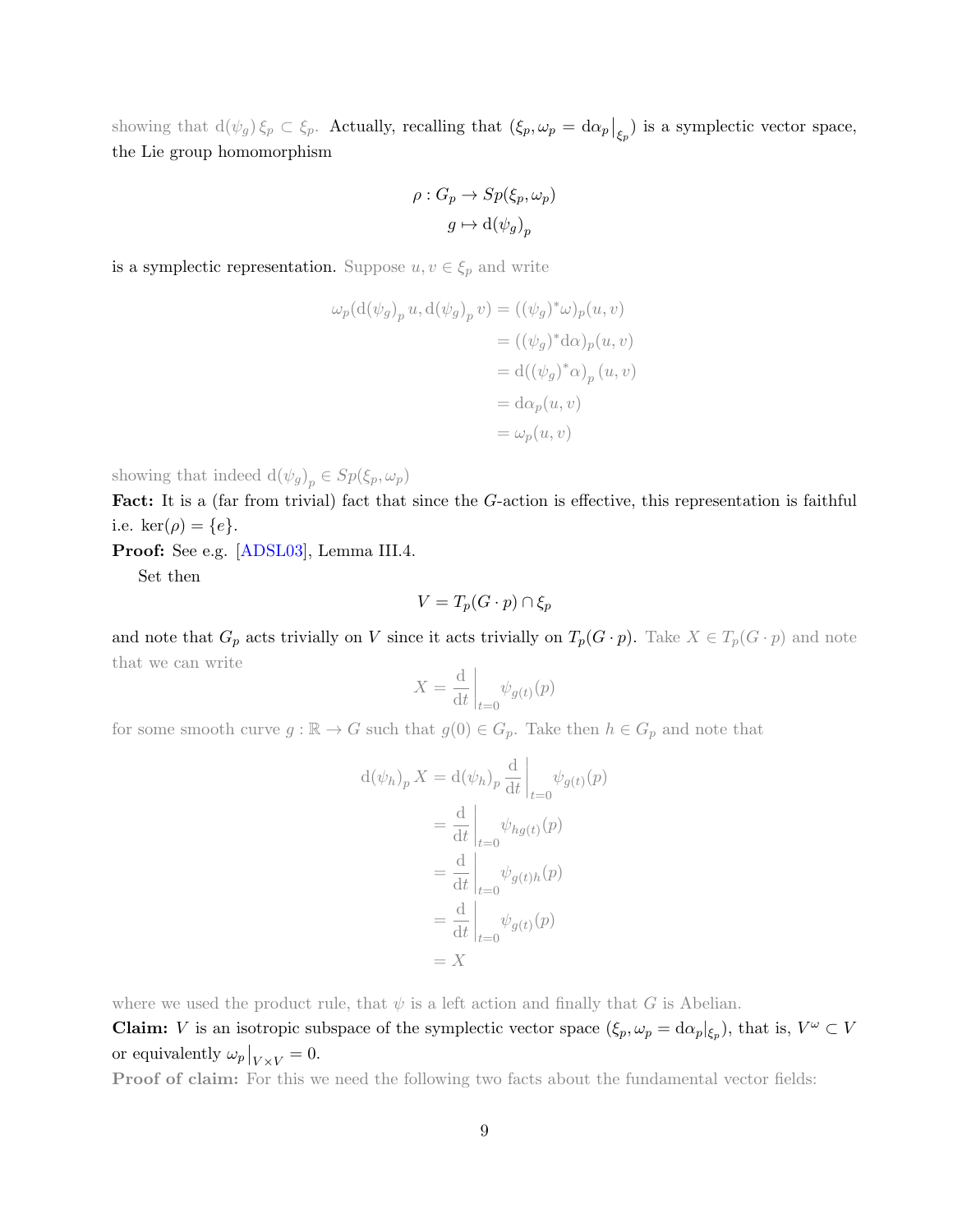1. The tangent vectors of the form  $X_p^{\sharp}$  for  $X \in \mathfrak{g}$  span  $T_p(G \cdot p)$  [\[Wie21\]](#page-11-2) and

2. the map

$$
\sharp : \mathfrak{g} \to \mathfrak{X}(Y)
$$

$$
X \mapsto X^{\sharp}
$$

is a Lie algebra homomorphism [\[Lee03\]](#page-11-3), that is, for all  $X, Z \in \mathfrak{g}$  we have  $([X, Z]_{\mathfrak{g}})^{\sharp} = \left[ X^{\sharp}, Z^{\sharp} \right]_{\mathfrak{X}(Y)}$ 

In our case, g is abelian, i.e.  $[X, Z] = 0$  for all  $X, Z \in \mathfrak{g}$ , so it also follows that  $[X^{\sharp}, Z^{\sharp}] = 0$  for all  $X, Z \in \mathfrak{g}$ . Consider then the function  $p \mapsto \alpha_p(X_p^{\sharp})$  for a given  $X \in \mathfrak{g}$  and note that it is *G*-invariant. Indeed, by using G-invariance of  $\mu_{\alpha}$  we get

$$
\psi_g(p) \mapsto \alpha_{\psi_g(p)}(X^{\sharp}_{\psi_g(p)}) = \langle \mu_\alpha(\psi_g(p)), X \rangle
$$
  
=  $\langle \mu_\alpha(p), X \rangle$   
=  $\alpha_p(X^{\sharp}_p).$ 

It follows then that for any  $Z \in \mathfrak{g}$  we have  $Z^{\sharp}(\alpha(X^{\sharp})) = 0$ . By the first property of fundamental vector fields, there exist  $X, Z \in \mathfrak{g}$  such that  $x = X_p^{\sharp}, z = Z_p^{\sharp}$  and hence

$$
\omega_p(x, z) = d\alpha_p(X_p^{\sharp}, Z_p^{\sharp})
$$
  
=  $X_p^{\sharp}(\alpha(Z^{\sharp})) - Z_p^{\sharp}(\alpha(X^{\sharp})) - d\alpha_p(\left[X^{\sharp}, Z^{\sharp}\right])$   
= 0 - 0 + 0

showing that V is indeed isotropic.

As  $G_p$  is compact, there is a  $G_p$ -invariant almost complex structure J on  $\xi_p$  which is compatible with  $\omega$ , that is,  $\omega(\cdot, J\cdot)$  is an inner product. Note that since J is  $G_p$ -invariant and  $G_p$  acts trivially on  $V$ , it also acts trivially on  $JV$ .

**Claim:**  $V + JV = V \oplus JV$  is a symplectic subspace of  $(\xi_p, \omega)$ .

**Proof of Claim:** Take  $v \in V \cap JV$ , that is  $V \ni v = J\tilde{v}$  for some  $\tilde{v} \in V$ . We have

$$
\omega(v, Jv) = \omega(v, J^2\tilde{v}) = -\omega(v, \tilde{v}) = 0.
$$

since V is a isotropic subspace i.e.  $\omega|_{V\times V} = 0$ . Since  $\omega(\cdot, J\cdot)$  is an inner product, it follows that  $v = 0$ . Thus  $V \cap JV = \{0\}$  and  $V + JV = V \oplus JV$ .  $\omega$  is non-degenerate on  $V \oplus JV$  since for every  $v \in V \setminus \{0\}$ , we have  $\omega(v, Jv) > 0$  proving the claim.

Set now

$$
W = (V \oplus JV)^{\omega}
$$

and note that since  $V \oplus JV$  is symplectic we have  $\xi_p = V \oplus JV \oplus W$ . **Claim:** W is a (symplectic) subrepresentation of  $\rho$  :  $G_p \to Sp(\xi_p, \omega_p)$ .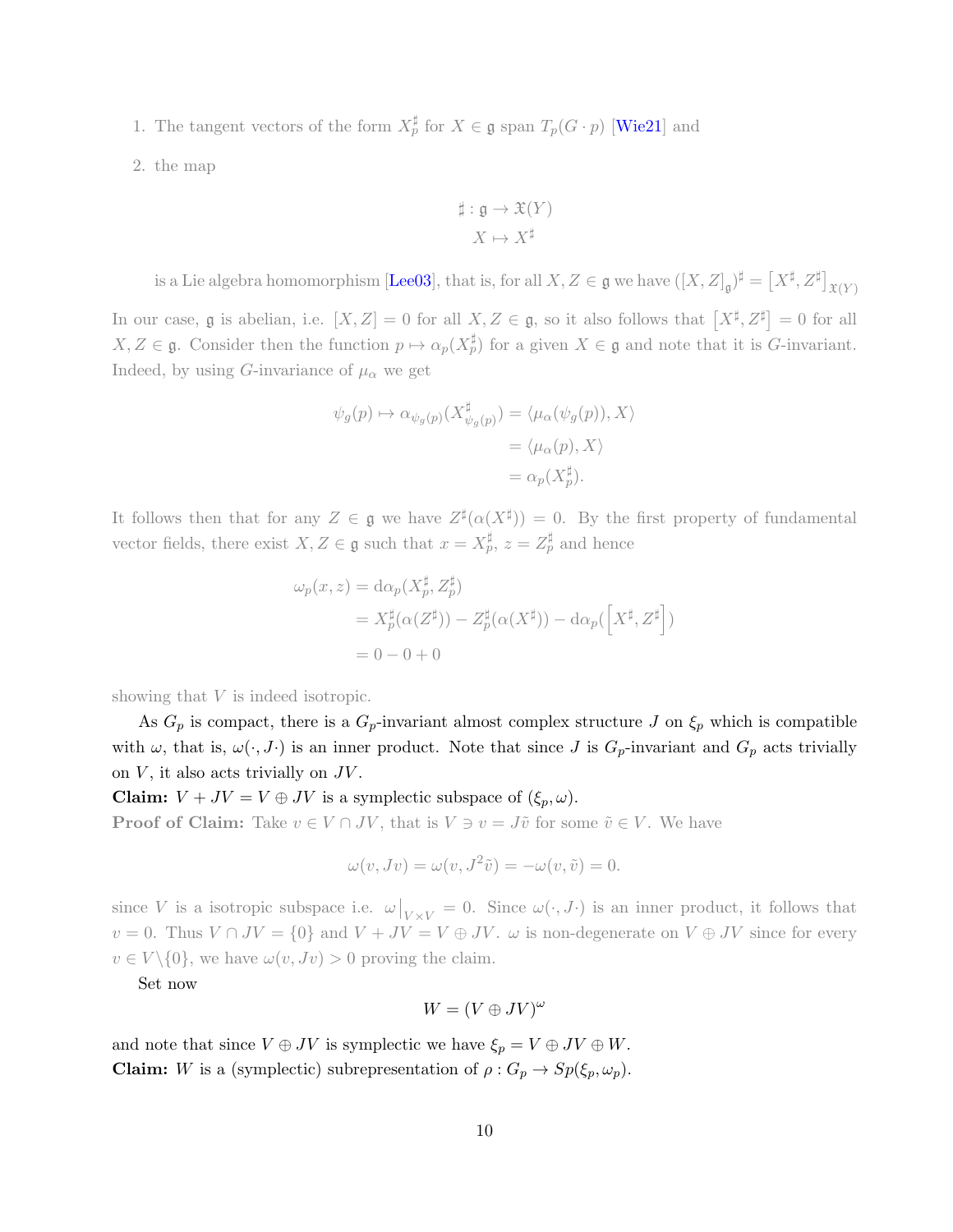**Proof of claim:** We must show that for  $u \in W$ , we have  $d(\psi_g)_p u \in W = (V \oplus JV)^\omega$  for all  $g \in G_p$ . Take thus  $v \in V \oplus JV$  and compute using that  $G_p$  acts trivially on  $V \oplus JV$ 

$$
\omega_p(\mathrm{d}(\psi_g)_p u, v) = \omega_p(\mathrm{d}(\psi_g)_p u, \mathrm{d}(\psi_g)_p v)
$$

$$
= \omega_p(u, v)
$$

$$
= 0
$$

Conclusion: There is a decomposition of (symplectic) representations given by

$$
\xi_p=V\oplus JV\oplus W
$$

and the subrepresentation W is faithful since the whole representation is faithful but  $V \oplus JV$  is the trivial representation.

To conclude we need the following lemma from representation theory([\[ADSL03\]](#page-11-1), Lemma III.6):

**Lemma 10.** Suppose  $\rho : H \to Sp(W, \omega)$  is a symplectic representation of a compact Abelian Lie group H on a symplectic vector space  $(W, \omega)$  which is faithful. Then

$$
\dim(W) \ge 2\dim(H)
$$

and if equality holds, then H is connected.

Using  $\dim(Y) = 2 \dim(G) - 1$  we get

$$
\dim(W) = \dim(\xi_p) - \dim(V) - \dim(JV)
$$

$$
= \dim(Y) - 1 - 2\dim(V)
$$

$$
= 2\dim(G) - 2 - 2\dim(V).
$$

There are two cases to distinguish:

1.  $T_p(G \cdot p) \subset \xi_p$ : In this case we have  $\dim(V) = \dim(G \cdot p) = \dim(G) - \dim(G_p)$  which yields

$$
\dim(W) = 2\dim(G_p) - 2
$$

contradicting the Lemma above.

2.  $T_p(G \cdot p) \not\subset \xi_p$ : In this case,  $\dim(V) = \dim(G \cdot p) - 1$  since  $\xi_p$  has codimension one and we get

$$
\dim(W) = 2\dim(G_p).
$$

■

Thus by the lemma  $G_p$  is connected.

**Corollary 11.** Let  $(Y, \xi)$  be a contact toric G-manifold. Then